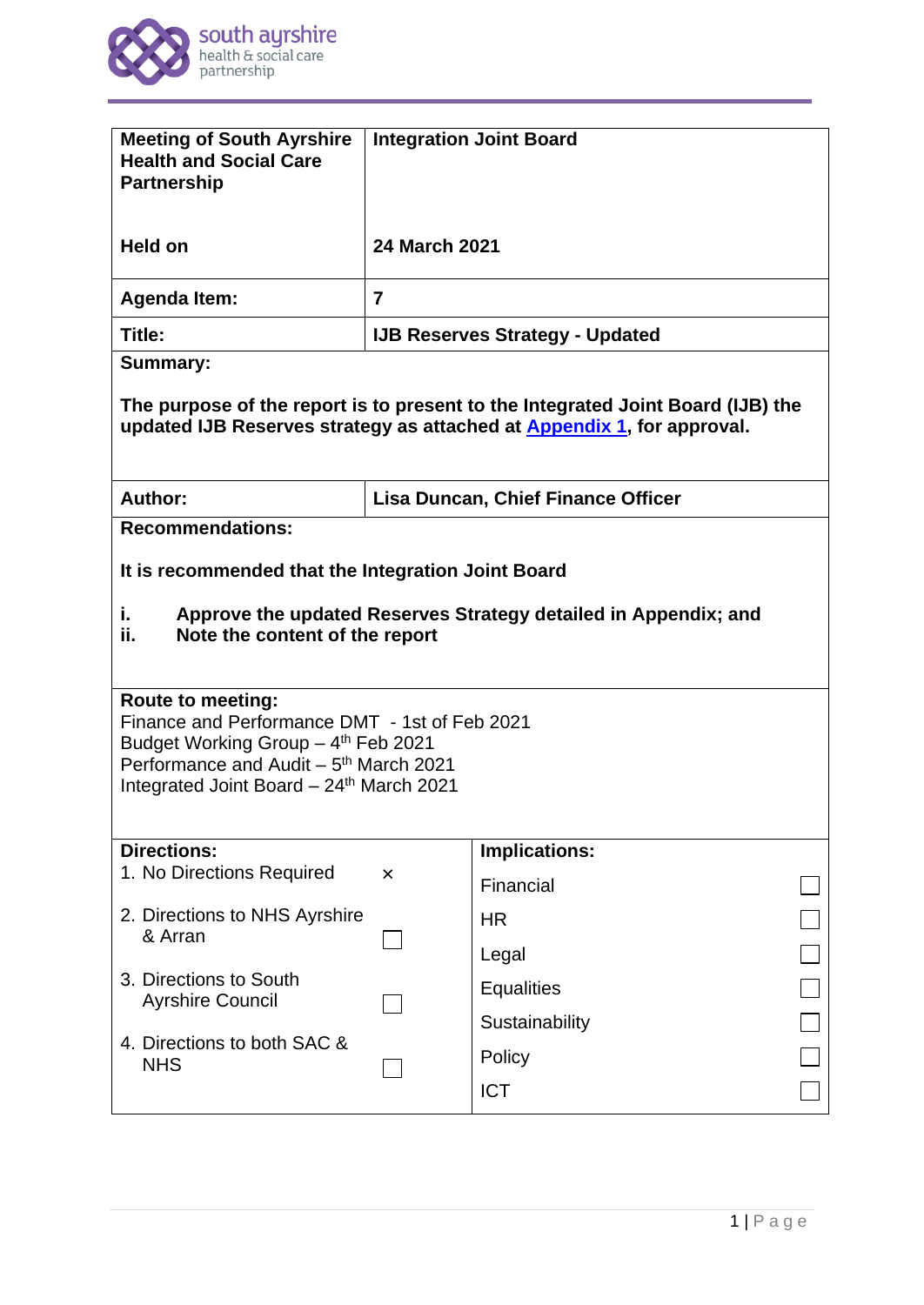

# **IJB RESERVES STRATEGY - UPDATED**

# **1. PURPOSE OF REPORT**

The purpose of the report is to present to the Integrated Joint Board (IJB) the updated IJB Reserves strategy as attached at [Appendix 1,](http://www.south-ayrshire.gov.uk/health-social-care-partnership/documents/Item%207%20-%20IJB%20Reserves%20Strategy%20App%201.pdf) for approval.

# **2. RECOMMENDATION**

# **2.1 It is recommended that the Integration Joint Board**

- **i. Approve the updated Reserves Strategy detailed in Appendix; and**
- **ii. Note the content of the report**

# **3. BACKGROUND INFORMATION**

- 3.1 The updated Reserves Strategy aligns with Chartered Institute of Public Finance and Accountancy(CIPFA) guidance to local authorities and similar bodies in the form of the Local Authority Accounting Panel (LAAP) Bulletin 55 – Guidance Note on Local Authority Reserves and Balances. This guidance outlines the framework for reserves, the purpose of reserves and key issues to be considered when determining the appropriate level of reserves.
- 3.2 South Ayrshire Integration Joint Board (IJB) is classified as a Section 106 body under the Local Government (Scotland) Act 1973 and as such, it is able to hold reserves which should be accounted for in the financial accounts and records of the IJB. The purpose of the Reserves Strategy is to:
	- Outline the statutory and regulatory framework underpinning the creation, use or assessment of the adequacy of reserves;
	- Identify the principles to be employed by the IJB in assessing the adequacy of the IJB's reserves;
	- Indicate how frequently the adequacy of the IJB's reserves and balances will be reviewed; and
	- Set out arrangements relating to the creation, amendment and use of reserves and balances.
	- 3.3 Integrated Joint Boards are permitted to establish reserve funds as part of their responsibility for ensuring that sound financial management arrangements are in place. The purposes of reserve funds are as follows:
		- As a working balance to help cushion the impact of uneven cash flows and avoid unnecessary temporary borrowing;
		- As a contingency to mitigate against the impact of unexpected events or emergencies; and
		- As a means of building up funds to meet known or anticipated future commitments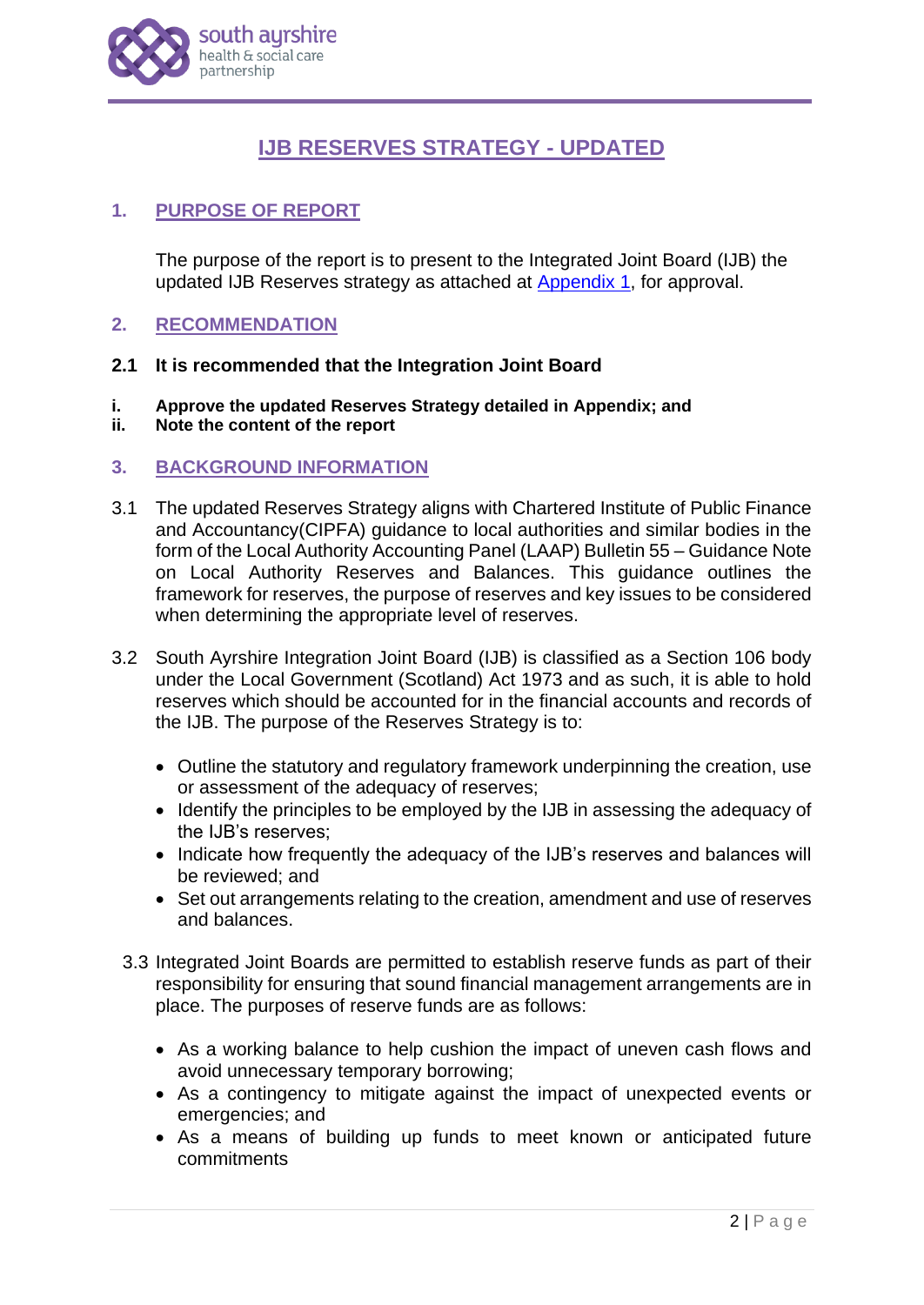

- 3.4 There are no significant changes to the previous strategy other than the level of balances held as outlined in report Section 4.1 below.
- 3.5 The IJB Reserves Strategy will be reviewed on an annual basis as part of the budget process.

# **4. Level of Balances Held**

- 4.1. CIPFA recommend that reserves balances should be between 2% and 4% of revenue expenditure. The IJB should, therefore, in total, hold no more than 4% of annual revenue expenditure as desirable balances. Where balances are significantly in excess of this or not identified for future anticipated liabilities or projects, the IJB may consider transfer of the excess to fund specific projects. In the event that the IJB is unable to identify appropriate projects excess balances may, with IJB approval, transfer to partners in the same proportion as individual parties contribute to joint pressures.
- 4.2. While there is no defined level of reserves to be held, South Ayrshire Councils approved financial strategy states that the Council should aim to maintain uncommitted reserves at a minimum of 2% of the following year's net expenditure to meet the potential cost of unforeseen liabilities. The IJB will aspire to hold at least 2% of annual budgeted expenditure as general fund balances. This clearly needs to be balanced within the wider financial and strategic planning context.
- 4.3. To put this into context a 2% reserve of the 2020-21 base budget of £166.105m, would be £3.322m.

# **5. STRATEGIC CONTEXT**

5.1 The report meets the IJB's current Strategic Plan Objectives to manage resources effectively, making best use of our integrated capacity.

### **6. IMPLICATIONS**

### **6.1 Financial Implications**

6.1.1This report is to approve the Reserves Strategy. This will ensure that the IJB can continue to operate under public best practice governance arrangements. The creation and review of the Reserves fund will be presented as part of the annual accounts process.

#### **6.2 Human Resource Implications**

6.2.1Not applicable.

### **6.3 Legal Implications**

6.3.1The approval of the Reserves Strategy for the IJB ensures compliance with the terms of the Integration Scheme.

### **6.4 Equalities implications**